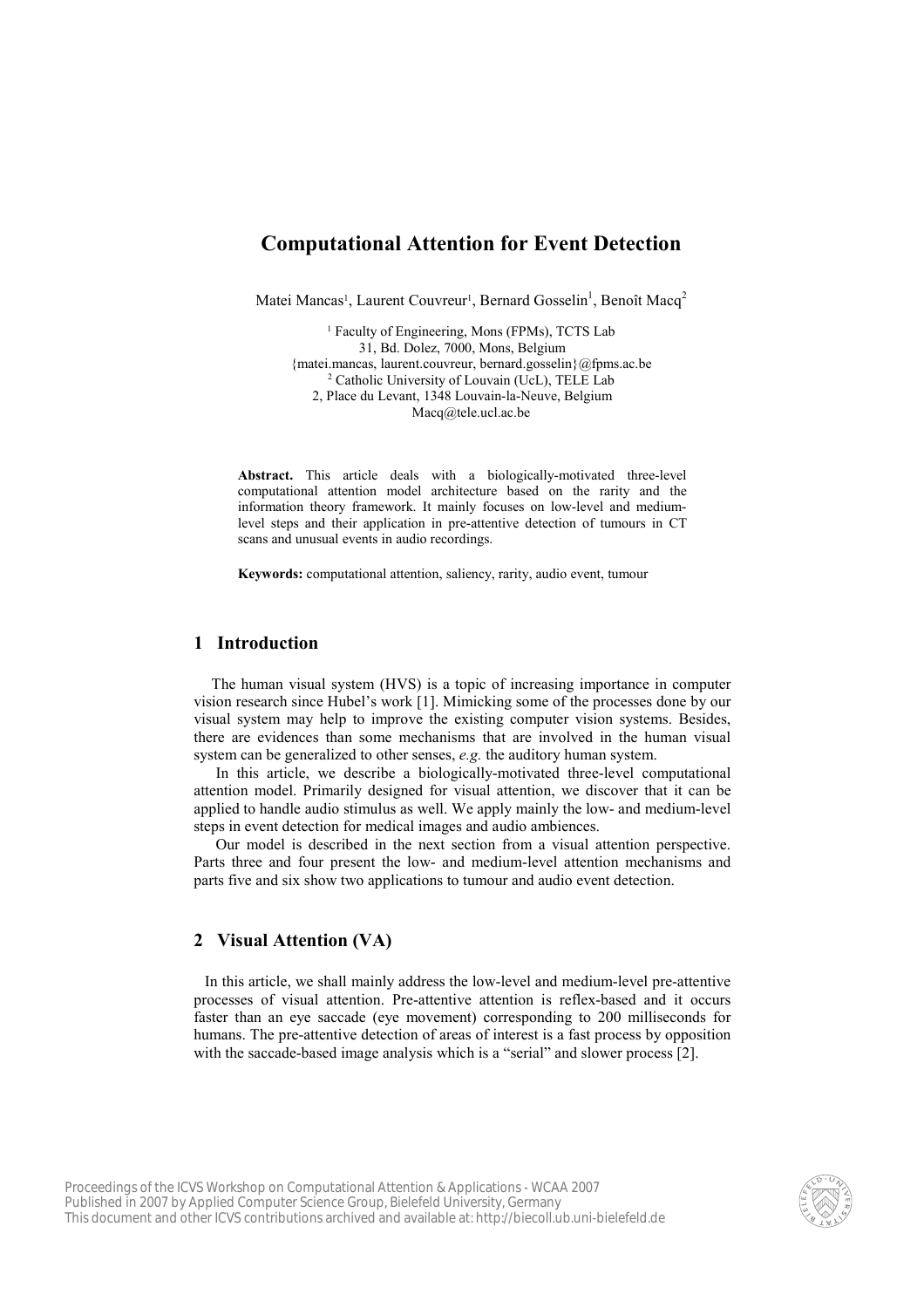#### 2.1 Biological background

The Superior Colliculus (SC) is the brain structure which directly communicates with the motor command in charge of eye orientation. One of its tasks is to direct the eyes onto the "important" areas of the surrounding space. The study of the SC afferent paths definitively provides important clues about visual attention.

There are two afferent pathways for the SC, one direct path from the retina, and another indirect one crossing the Lateral Geniculate Nucleus (LGN) and the primary cortex area (V1) before coming back to the SC. Studies on afferent SC pathways [3] showed that the direct path from the retina is responsible for spatial (W cells) and temporal (Y cells) analysis and the indirect pathway is mainly responsible for spatial and motion direction and colour analysis. This architecture justifies a separation between non-colour and non-directional processing (low-level) and colour and behaviour (direction, speed, ...) information processing (medium-level).

#### 2.2 Attention modelling

Many methods may be found in the literature about visual attention and saliency. They are mainly divided into two categories. The first one [4][5] uses locally computed salient features and the second one [6] [7] [8] [9] [10] uses similarity and comparisons all over the image in a global processing.

Our model of attention is based on the rarity concept that is necessarily a global concept integrating the local processing of different cells, thereby belonging to the second category. We claim that our vision is not attracted by specific features, but by features which are in minority wihtin an image. Likewise, attention can be defined for any other stimulus, e.g. our auditory attention is attracted by unusual audio features. Based on a global rarity idea, we propose a three-level approach of visual attention which is divided into three parts: a low-level approach which is exclusively preattentive, a high-level one which is exclusively attentive and a medium-level approach which can be either pre-attentive or attentive depending on the number of medium-level features.

## 2.3 Rarity quantification

A pre-attentive analysis is achieved by humans in less than 200 milliseconds, so the pre-attentive model should also be very fast. The fastest and most basic operation is to count similar areas in the image, hence to use the histogram. Within the context of information theory, this approach based on the histogram is close to the so-called self-information. Let us note  $m_i$  a message containing an amount of information. This message is part of a message set M. A message self-information  $I(m_i)$  is defined as:

$$
I(m_i) = -\log(p(m_i))\tag{1}
$$

where  $p(m_i)$  is the probability that a message  $m_i$  is chosen from all possible choices in the message set  $M$  or the occurrence likelihood. We obtain an attention map by

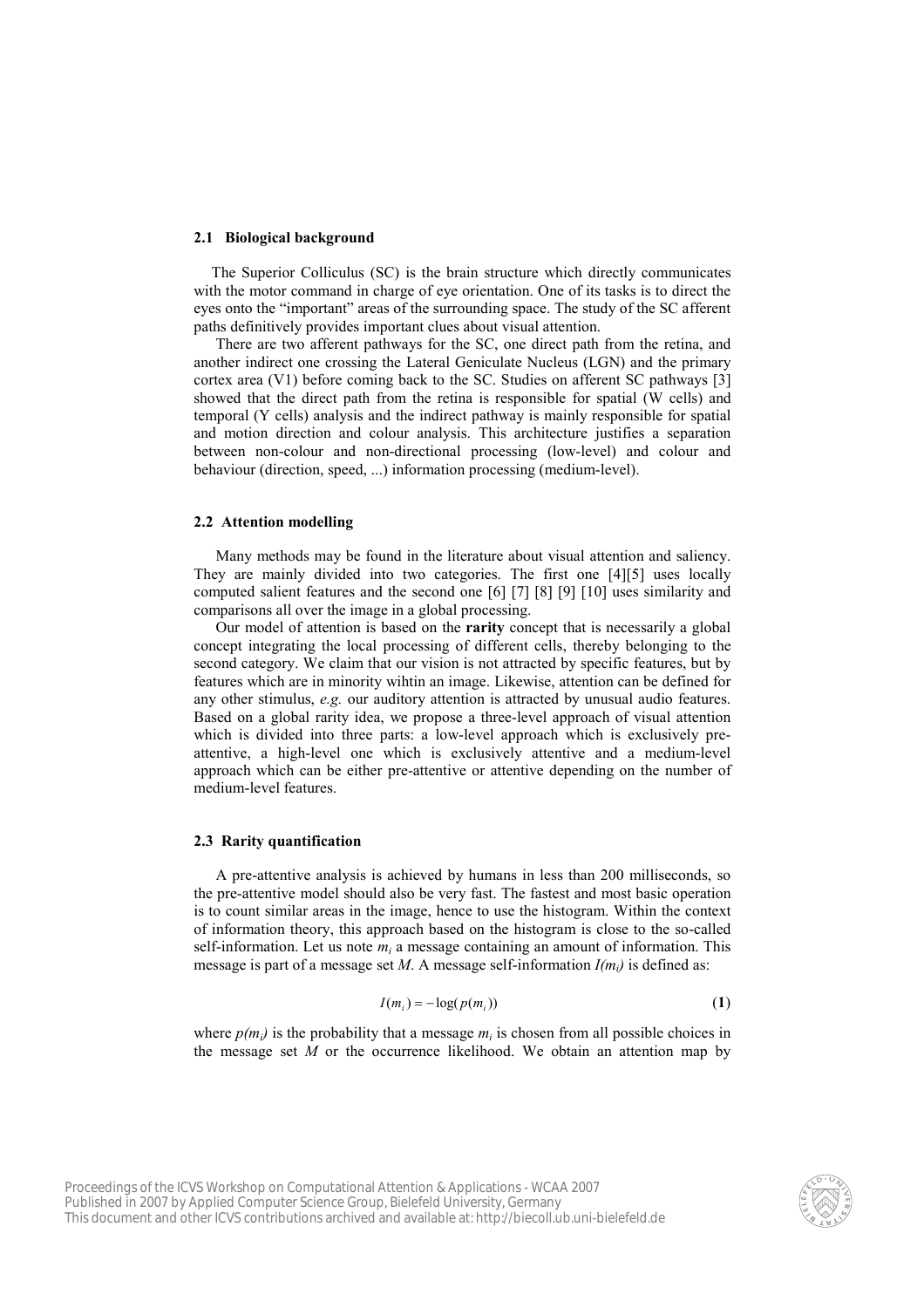replacing each message  $m_i$  by its corresponding self-information  $I(m_i)$ . We estimate  $p(m_i)$  as a two-term product:

$$
p(m_i) = \left(\frac{H(m_i)}{Card(M)}\right) \times \left(1 - \frac{\sum_{j=1}^{Card(M)} \left|m_i - m_j\right|}{Card(M) \times Max(M)}\right)
$$
(2)

The first term is the direct use of the histogram:  $H(m_i)$  is the value of the histogram *H* for message  $m_i$  and *Card(M)* is the cardinality of the message set M.

The second term quantifies the distance between a message and the others. If a message is very different from the others, this term will be low, the occurrence likelihood  $p(m_i)$  will be lower and the message attention will be higher.

# 3 Low-level Spatial Visual Attention

In an image we can consider in a first approximation that a message  $m_i$  is the greylevel of a pixel at a given space location and the message set M is the entire image. Nevertheless, comparing only isolated pixels is not efficient. In order to introduce a spatial relationship, areas surrounding each pixel should be considered.

Stanford [11] showed that the W-cells which are responsible of the spatial analysis inside the SC may be separated into two classes: the tonic W-cells (sustained response all over the stimulus) and the phasic W-cells (high responses at stimulus variations).

Our approach uses the mean and the variance of a pixel neighbourhood in order to describe its statistics and to model the action of tonic and phasic W-cells.

We compute the local mean and variance on a  $3x3$  sliding window as our experience showed that this parameter is not of primary importance. To find similar pixel neighbourhoods we count the neighbourhoods which have the same mean and variance (first term of Eq. 2). Then we compute the distance between the pixel neighbourhood mean and the others to get the second term of Eq. 2.

Contours and statistically smaller areas get higher attention scores on the raritybased VA map. If we consider only local computations as, for example, the local standard deviation or the local entropy, contours are also highlighted but the textured areas have a too high score. In our method, more regular a texture is, less surprising it is and less important the attention score will be [12]. Achieved observations prove the importance of a global integration of the local processing made by the cells. Rarity or surprise, which obviously attracts our attention, cannot be computed only locally.

# 4 Medium-level spatial attention

The medium-level attention system prepares the high level image analysis by selecting the first eye fixation point. The low-level step already highlights some interesting areas from the image and sometimes, similar importance areas pop-out

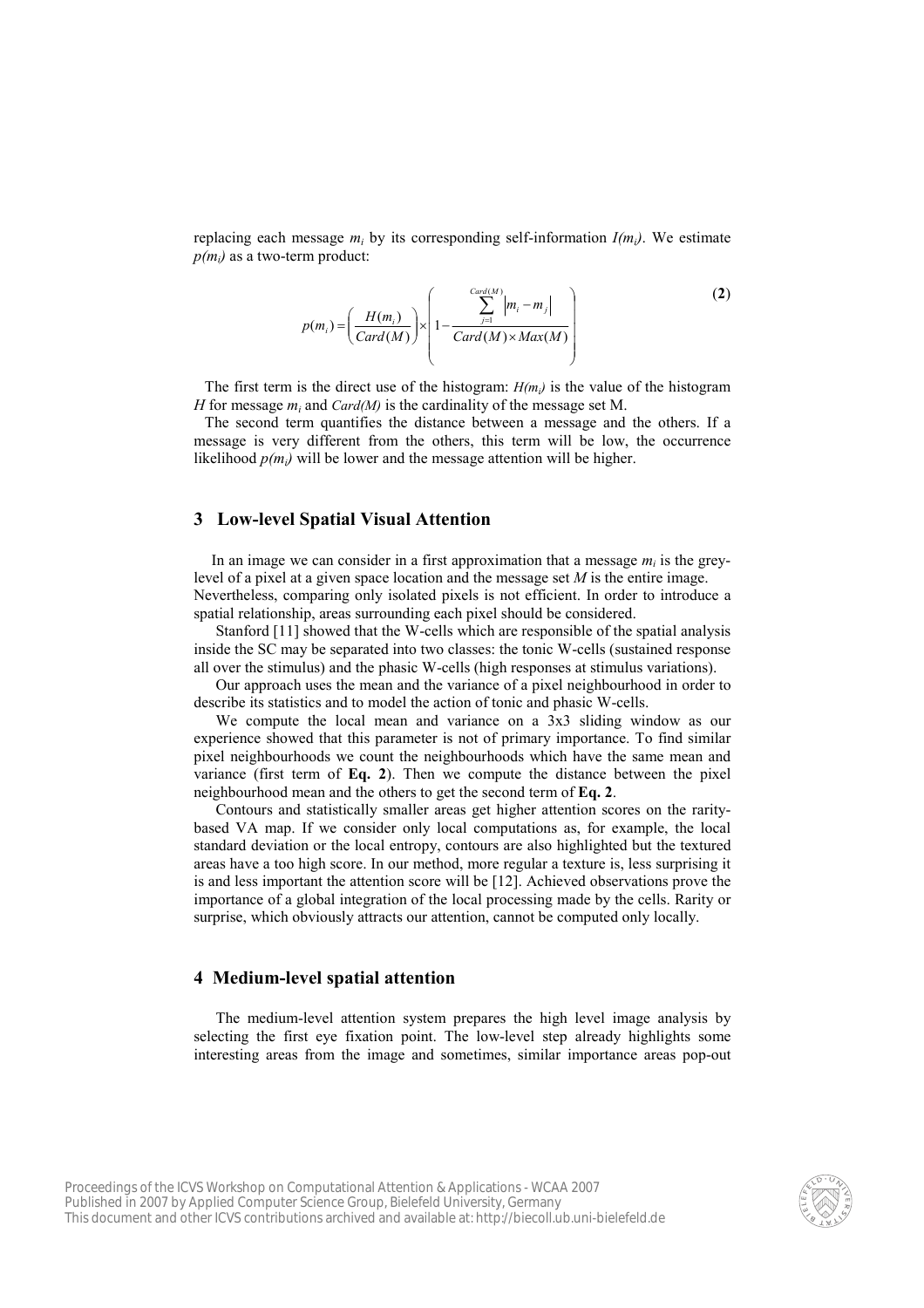after a low-level analysis. In this case an analysis using other criteria than luminance must be achieved. Three features are used for two-dimensional images: a simple one (colour information) and two more complex ones (size and direction).

In the case of one-dimensional signals, only one feature is used: the size of the detected events. Repetitive events with similar size have their global attention score decreasing while events with different, hence rare size will be awarded with higher attention scores.

# 5 Tumour Detection

## 5.1 Tumour detection using throat asymmetry

In this section we deal with tumour detection within head and neck areas in the scope of radiotherapy planning. The main modality we focus on is the CT Scan which can be directly used to plan the radiotherapy doses. The image volumes we consider go from the upper end of the lungs to the middle of the head.

If the human body bilateral symmetry is not respected, that is most of the time due to some abnormalities. For example, the symmetry measurement can aid in the detection of breast cancers [13] or neurological disorders [14]. Asymmetry was also used for brain tumours detection on MRI images [15].



Fig. 1. Left: example of a slice form a CT scan volume of head and neck, Right: 360x360 Logpolar representation centred on the throat

In the neck area, cancers are due to smoke and tumours first develop themselves in the tissue which is directly related with this factor like the mouth, the tongue and the airways. The presence of a tumour close to the airways will introduce an asymmetry by pushing them in a given direction.

The cell repartition on the retina is concentrated on the fovea and that it exponentially decreases towards the retina boundaries [1]. We can model a medical doctor fast inspection of neck abnormalities as an eye fixation on the airways while different slices of the CT scan volume are displayed. A log-polar transform is used to mimic the eye fixation and to provide a first high-level analysis: the centre models the fixation point and the logarithmic transform models the retina cells repartition. Fig. 1 shows on the right a result of a log-polar transformation from the initial image located on the left-side. This transform allows us focusing on the airways in the same way as humans do by fixating a position within the image.

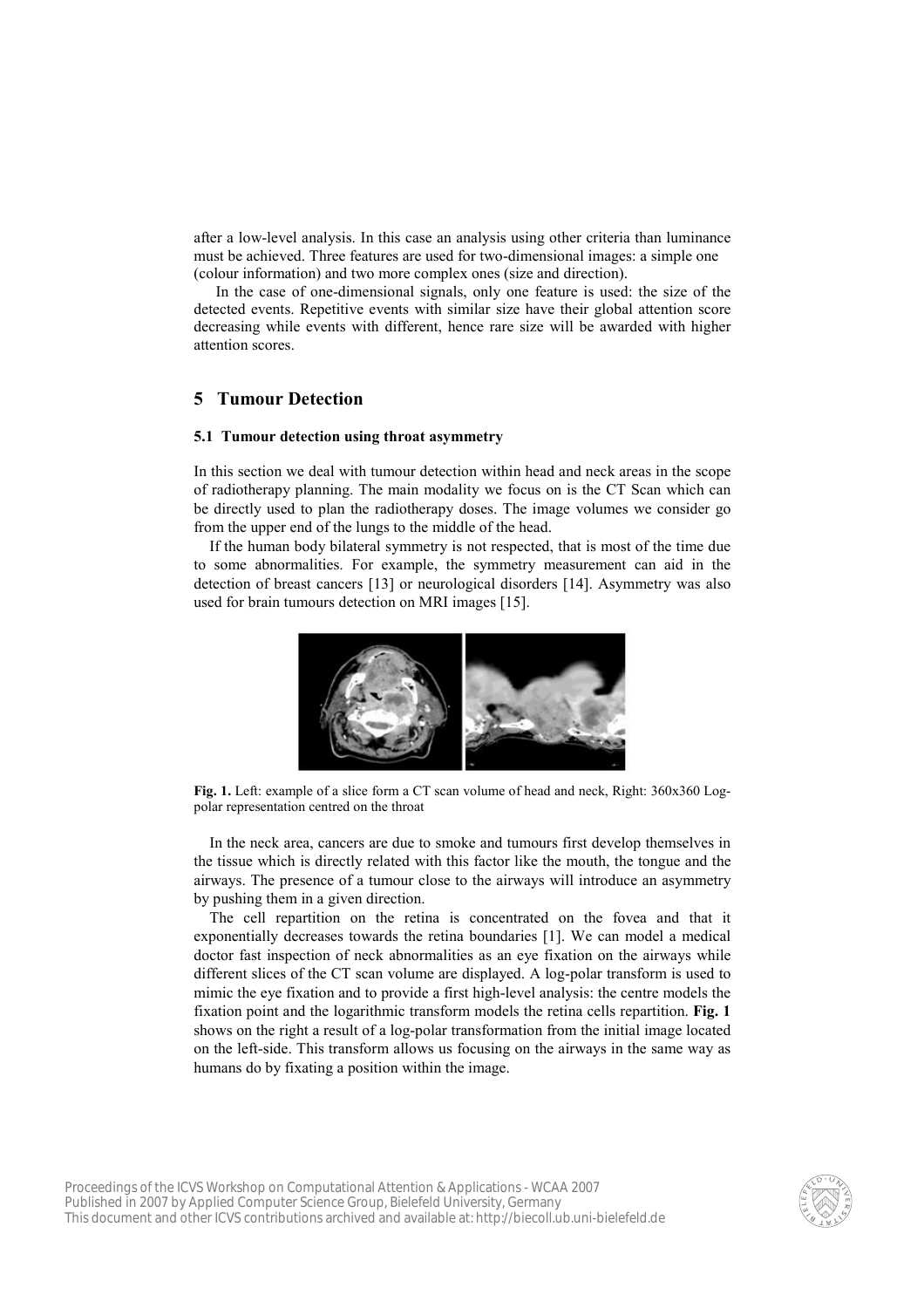

Fig. 2. Left: symmetry decomposition map for 15 grey-levels of a 65 slices CT-scan volume, Middle: low-level VA map of the first 14 grey-levels of the left image, Right: Projection of the VA map onto the horizontal axis i.e. the volume slice number

The symmetry decomposition is computed after resampling the log-polar image into 16 grey-levels. For each grey-level  $m_i$  into the M grey-level set the symmetry value is computed using the following equation:

$$
S(m_i) = \left(\frac{Card_{\text{total}}(m_i)}{Card_{\text{total}}(M)}\right) \times \left(\left(\frac{Card_{\text{right\_side}}(m_i)}{Card_{\text{right\_side}}(M)}\right) - \left(\frac{Card_{\text{left\_side}}(m_i)}{Card_{\text{left\_side}}(M)}\right)\right)
$$
(3)

 $Card(x)$  is the cardinality of x. The three terms represent the occurrence probability of each grey-level within the whole log-polar image or only within the right-side or the left-side.  $S(m_i)$  can be positive or negative depending on which side of the image the grey-level is mainly located. Moreover the difference between the right-side and the left-side is weighted by the probability to find the grey-level in the whole logpolar image. As the logarithm provides increasing importance to the grey-levels located close to the centre point, Eq. 3 means that if the difference between the right and the left side of the image is high and if this grey-level has a significant occurrence close to the airways, it will be very asymmetric, thus very likely to be an abnormality.

The left image from Fig. 2 is the concatenation of the symmetry decomposition on 65 slices from a CT-scan volume. The grey-level  $m_0$  has been eliminated as a tumour is never part of the image background or of the air, thus only 15 grey-levels are kept. Very clear values are strongly positive and the very dark ones are strongly negatives.

Now we have a map of the symmetry decomposition evolution within slices, we can directly apply the low-level VA map described in section 3 to highlight the most "important areas" which pop-out from the symmetry decomposition map (Fig. 2, middle). Finally, in order to quantify the rare slices, we project the VA map onto the slices axis and obtain the right-side image of Fig. 2 which shows the slices which have a rare asymmetry.

#### 5.2 Using an atlas: a priori knowledge integration

When inspecting the airways symmetry within a CT scan volume, a medical doctor not only compares the slices he sees but he also uses his experience in this domain about how symmetric the airways are in the neck area. In order to model the medical doctor experience we set a symmetry decomposition atlas built on 107 healthy slices of different patients. We can see this atlas on image I1 of Fig. 3.

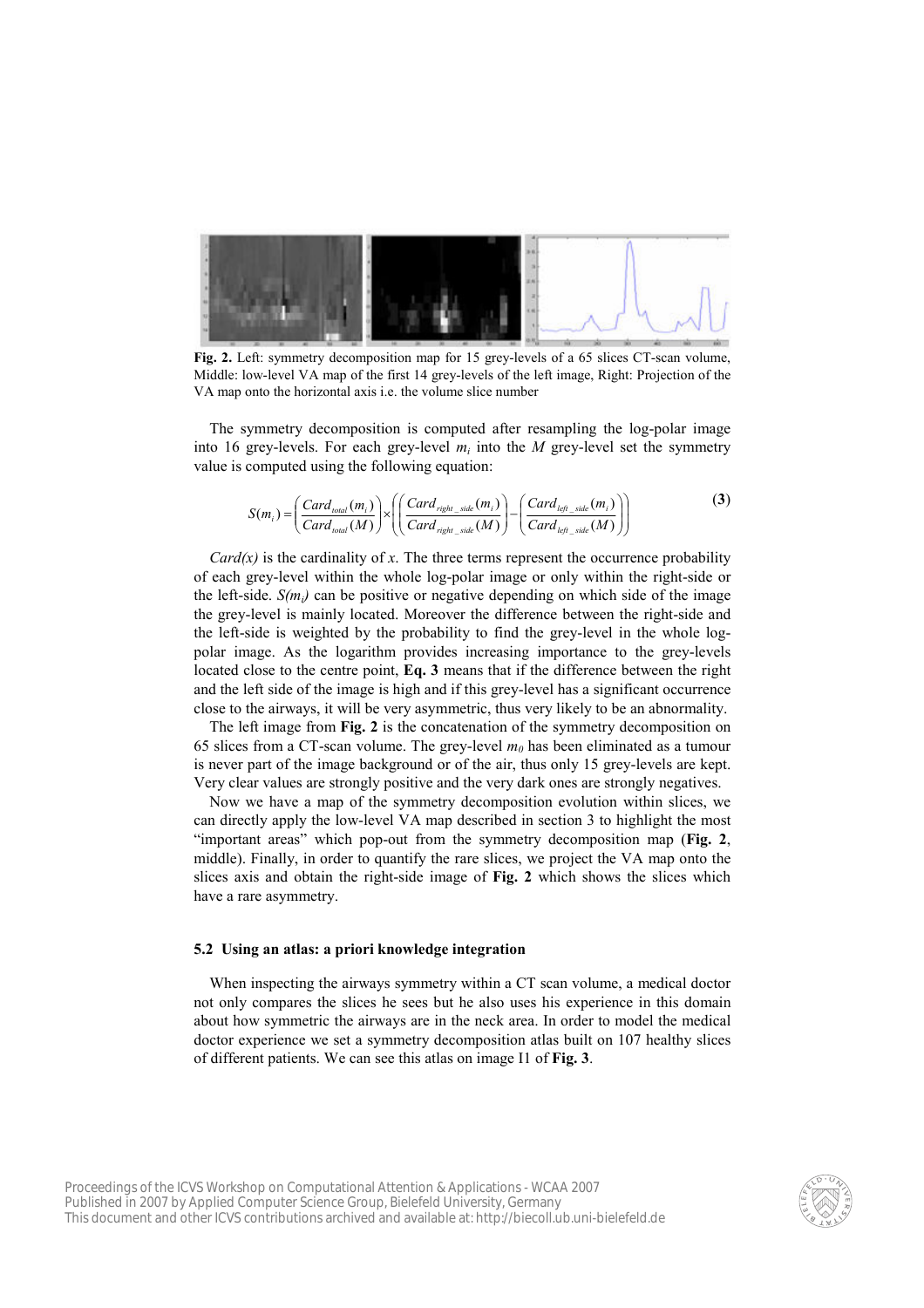

Fig. 3. From images I1 to I6: low-level to medium-level analysis

The image is obtained by concatenation of the atlas with a symmetry decomposition map of a CT scan volume we want to analyse. The black line is the border between the atlas (1 to 107) and the symmetry decomposition map (108 to 172). The low-level VA map can afterwards be computed on this new image. The result is shown in I2 (Fig 3). The white line separates the atlas from the result of map we want to analyse.

If we compare this result with the VA map computed without an atlas (Fig. 2), we can say that the important parts are more highlighted which leads to less noisy results. If some values of symmetry are quite rare within the actual symmetry decomposition map but very numerous in the atlas, this means that this kind of values are in fact "normal". In this case, the occurrence probability will be higher than without the use of an atlas, therefore the importance will be lower. Generally, the abnormal values will be better highlighted and some normal symmetry values which appear as abnormal without the use of an atlas will become normal by using an atlas.

#### 5.3 Medium-level analysis and results

After the low-level analysis we obtain the graph I3 (Fig 3) which represents the projection of I2 (Fig 3) onto the slices axis (horizontal). We will loose information about the the gray-levels which are responsible for the assymmetry, but this information is less important for detection purposes than for reconstruction.

We use the results obtained on the atlas (1 to 107) to extract normality features. Let us call  $I_3$ <sub>atlas</sub> the vector of the first 107 values from Fig 3, image I3. Experimentally:

$$
T = mean(I3_{\text{alias}}) + std(I3_{\text{alias}})
$$
\n(4)

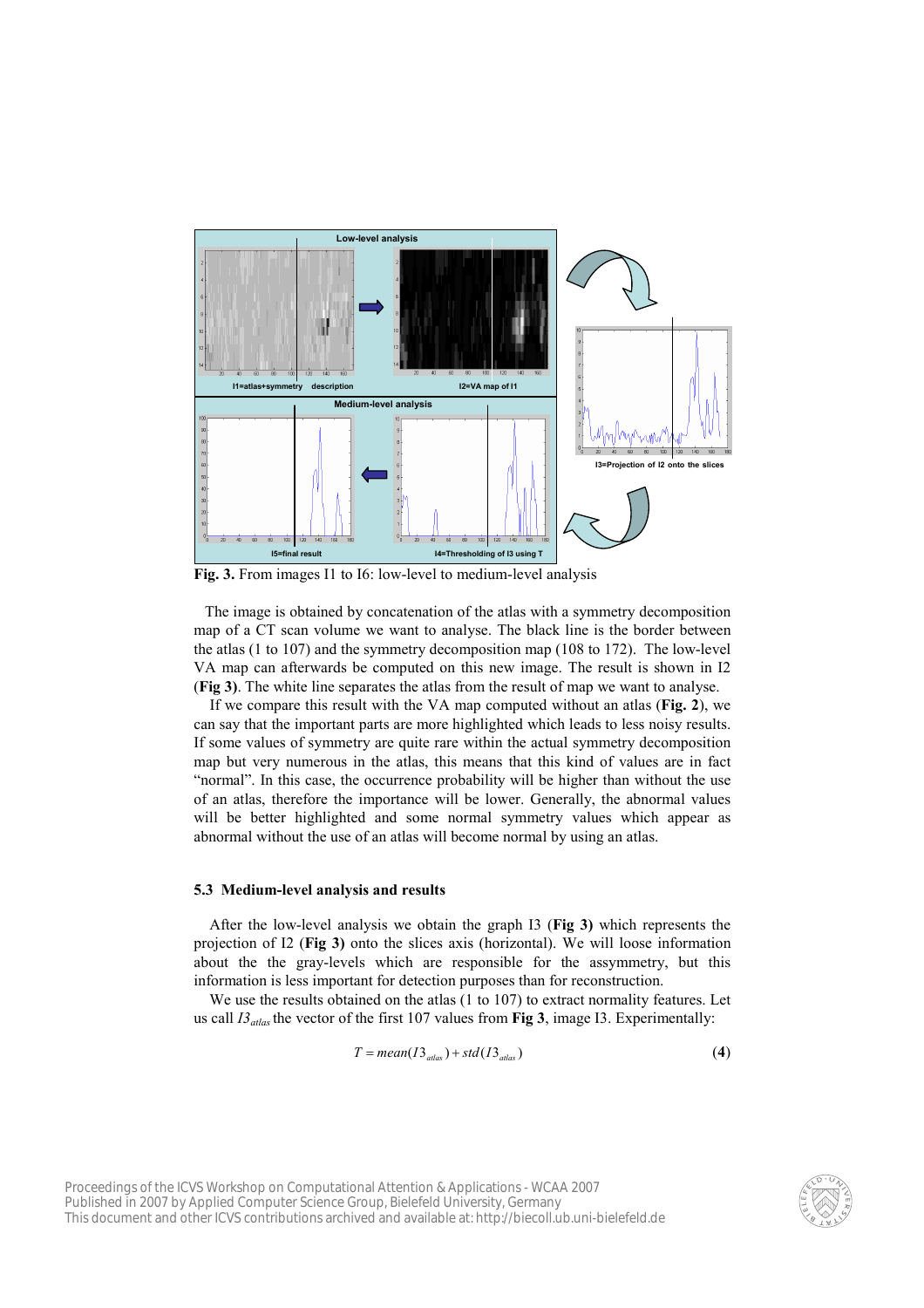$T$  can be extracted from the atlas and used to threshold the I3 image (Fig. 3). If groups of values are higher than  $T$ , they will pop-out from the low-level step. The results are on image I4 (Fig. 3) where only the "interesting" structures were selected.

Finally, a medium-level step can be applied using the size (in slices) of the structures of image  $I4$ . Eq. 1 is used to find rare structures. The most two interesting structures are shown in image I5 of Fig. 3.

We tested this method on 12 patients and obtained the following results:

| <b>Patient</b> | <b>Ground Truth</b> | <b>Detected</b>     | <b>Rule-based</b> | Precision | Recall |
|----------------|---------------------|---------------------|-------------------|-----------|--------|
| A <sub>3</sub> | 14-30               | $1-43/47-65$        | $1-46$            | 37        | 100    |
| A <sub>5</sub> | 20-38               | $20-43/51-58$       | 17-46             | 63        | 100    |
| A9             | 19-39               | $9 - 32 / 61 - 64$  | $6 - 35$          | 57        | 81     |
| ${\bf A10}$    | 17-40               | $18-42/57-64$       | 15-45             | 77        | 100    |
| A12            | 20-39               | $24 - 38 / 55 - 62$ | $21 - 41$         | 90        | 95     |
| A13            | $7 - 27$            | $8-22/47-56$        | $5 - 25$          | 90        | 90     |
| <b>B11</b>     | $2 - 40$            | $13-40/45-64$       | $10-43$           | 91        | 79     |
| <b>B12</b>     | $2 - 19$            | $5-16/19-24$        | $2 - 27$          | 69        | 100    |
| <b>B13</b>     | $23 - 27$           | $3-11/25-27$        | $1-14/22-30$      | 22        | 100    |
| <b>B15</b>     | $10 - 32$           | $12 - 18 / 20 - 28$ | $9 - 32$          | 96        | 100    |
| <b>B16</b>     | $1 - 21$            | $1 - 7 / 9 - 22$    | $1-25$            | 84        | 100    |
| <b>B17</b>     | $8-13/22-37$        | $8-16/23-42$        | $5-19/20-45$      | 54        | 100    |
| Mean           |                     | 69%                 | $95\%$            |           |        |

Table 1. Results of visual attention tumour localisation

For each patient there is a "Ground Truth" column with the slices really containing tumours. For patient B17 there are two tumours, thus we have two sets of pathological slices. The "Detected" column shows the two more important detected areas after medium-level analysis. The bold sets are the most important. We then use two simple rules: we first dilate the set of detected slices by 3 on each side in order to include potential beginning or end of tumour which are more difficult to detect. This rule will also fuse some very close detected sets. The second rule eliminates all the detected sets which have pathological slices within 55 and 65. After slice 55 the airways are too irregular (as we arrive into the nose) or they disappear (as we arrive into the brain). The symmetry of the airways is no more relevant here. After using our two rules we have the results shown in the "Rule-based" column. The "Precision" and "Recall" columns show the results using the precision (ratio of the number of relevant records retrieved to the total number of irrelevant and relevant records retrieved) and recall (ratio of the number of relevant records retrieved to the total number of relevant records in the database). The final "Mean" line provides the mean of precision and recall on the overall database. The recall results are very good and they have a low variance. This is not the case with the precision results which have a lower mean and higher variance. As this is a medical application, medical doctors prefer having more false alarms and detect all the pathological slices. In this case the recall accuracy is very important and the precision accuracy is not vital, therefore high percentage of precision is not mandatory.

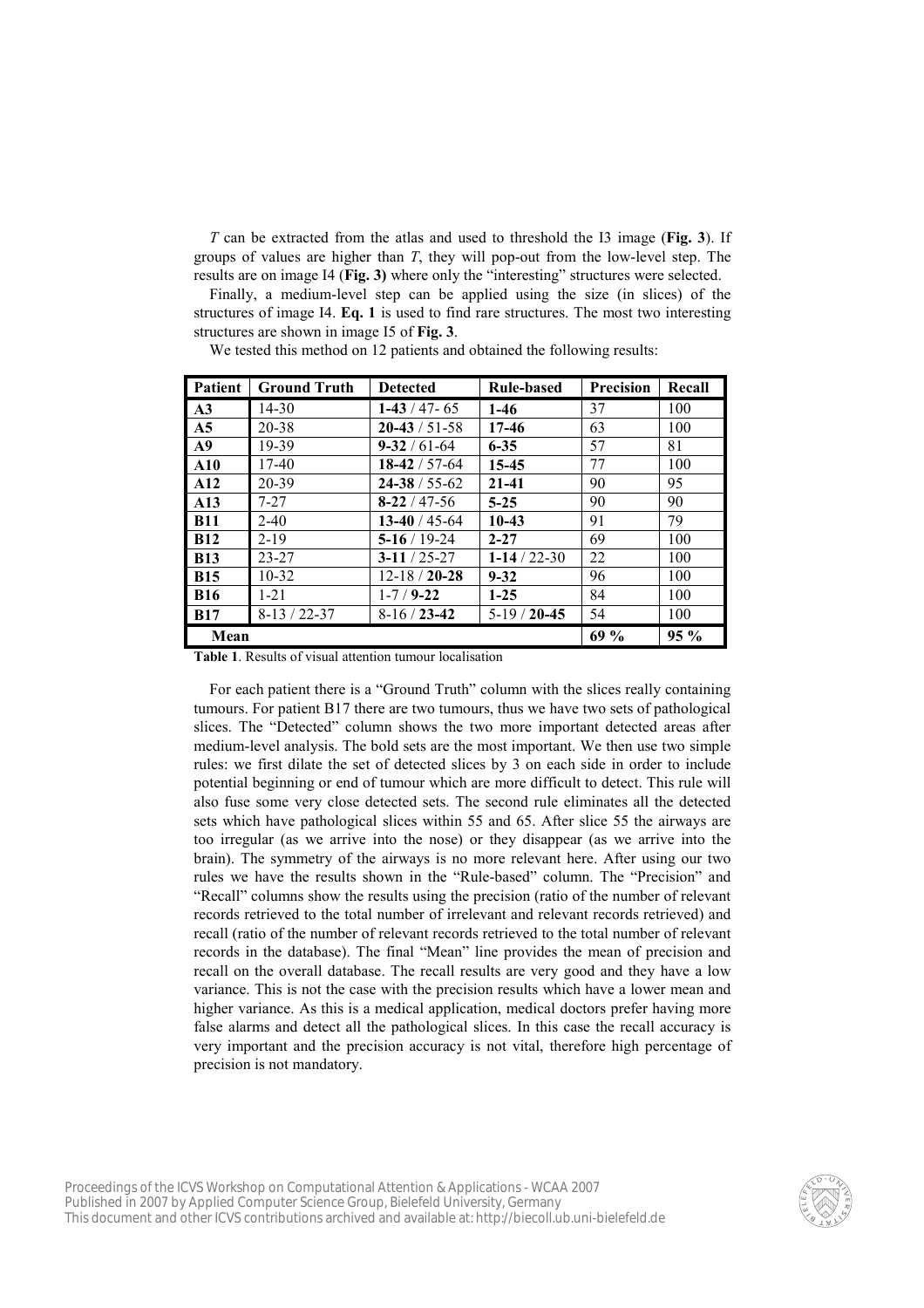## 6 Audio event detection

Following recent tragic events, public authorities become more concerned with security issues for public areas and events. The common approach relies on video technology and the security operators have typically to monitor tens of displays in the control room. In order to help the security operators in assessing the situations, the video sensors are more and more often combined with other sensors, for instance microphones. Unlike for video streams, it is not possible to monitor simultaneously several audio streams because of the "transparent" nature of the audio data. Therefore, there is strong need for automatic audio processing techniques to detect unusual sound activities that may indicate critical situations, and focus the attention on them.

In the following, we present audio event detection algorithms that are tested on security-related sounds embedded in common audio ambiences. The audio events consist in gun shot, explosion, woman scream, car crash, glass breaking and siren sounds [16]. Since it is not practical to record these audio events in real conditions, we adopt a simulation approach where the audio events are mixed with ambience sounds, namely, train station, airport hall, sport stadium and street sidewalk [17]. Three ambience-to-event energy ratios are considered, namely  $-10$ ,  $-5$  and  $5$  dB corresponding to loud, weakly and very weakly audible audio events, respectively.

## 6.1 Low-level detection

The low-level computational attention algorithm can be either applied directly on the one-dimensional waveform (Fig. 4 left) or on a two-dimensional representation of the audio signal. It is common to use the spectrogram in audio processing, which displays the Fourier power spectrum (vertical) as a function of time (horizontal).

In Fig. 4 one can see on the second image the spectrogram of 15 seconds of audio signal containing a centre-located audio event. The third image displays the result of our low-level VA map applied to the spectrogram. This image is less noisy than the spectrogram and let us see more clearly the audio event. If we make a projection of this VA map onto the horizontal axis (time) we obtain the fourth image from Fig. 4 where we can see that the attention is maximal in the same time as the audio event.



Fig. 4. Low-level audio signal analysis for a -10dB signal

Within our database for the -10 dB audio events the higher attention peak always match with the audio event. For -5 dB signals, the peak matching the event can be first or second. In order to solve this problem a medium-level approach is needed. For the 5 dB signals, the event is very weak, and, for some signals it is not possible to distinguish the attention peak of the event from the rest of the attention graph.

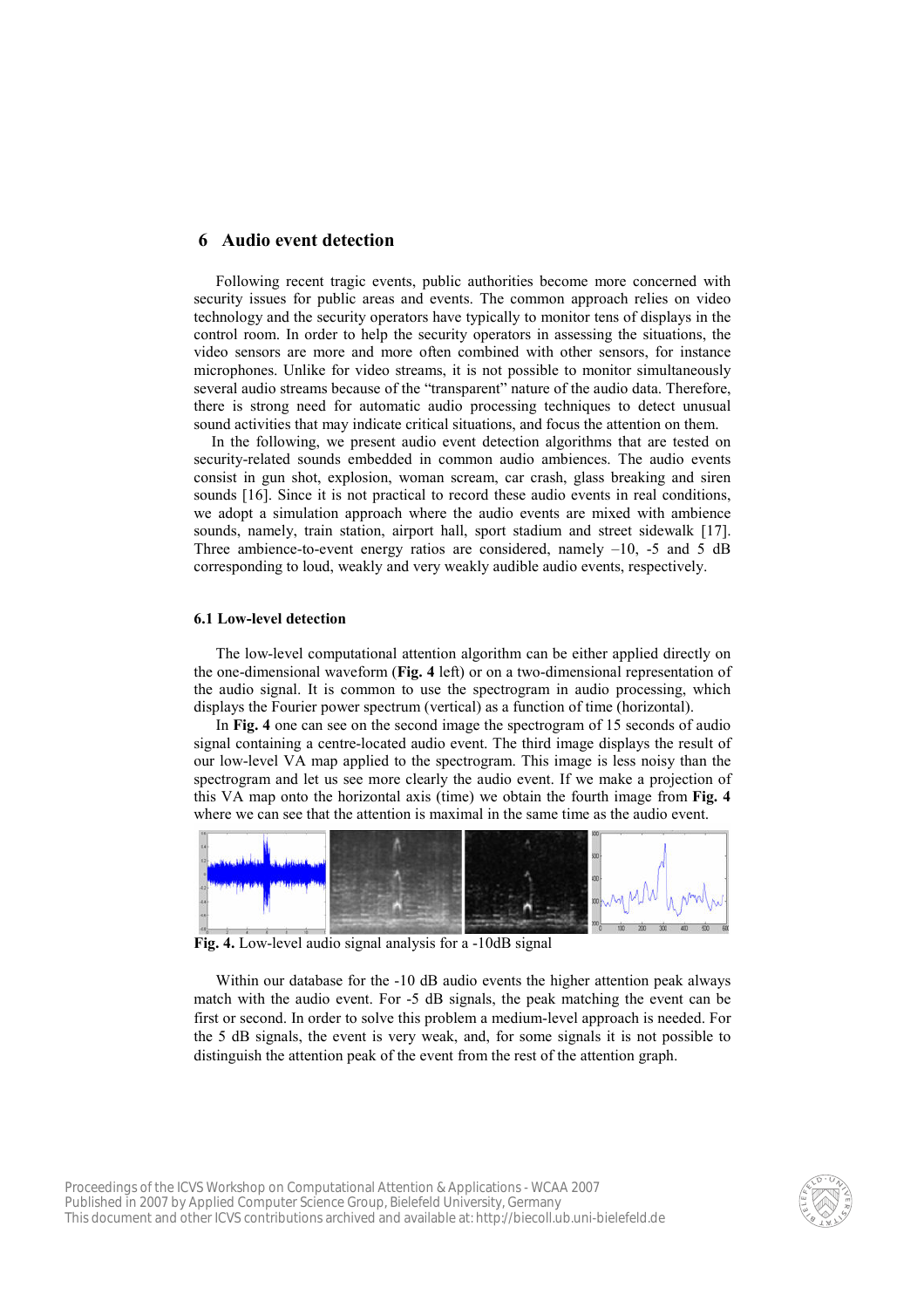#### 6.2 Medium-level analysis and results

In order to get the pop-out structures after the low-level approach, we use a threshold equal to the mean of the importance graph (Fig. 4, right). As for tumours, once we have the pop-out structures we apply the  $Eq. 1$  on their duration (time size). We then select the two more important structures and finally keep only the one which contains the peak with the most important low-level attention score. Table 2 presents the results for 6 events and 3 audio ambiences (side walk, airport hall, train station).

| Event                 | $-10$ dB |        | $-5dB$ |        |  |
|-----------------------|----------|--------|--------|--------|--|
|                       | Prec.    | Recall | Prec.  | Recall |  |
| Car crash             | 99       | 96     | 99     | 97     |  |
| <b>Explosion</b>      | 98       | 83     | 97     | 74     |  |
| <b>Glass breaking</b> | 100      | 62     | 96     | 58     |  |
| <b>Gun shot</b>       | 100      | 74     | 100    | 69     |  |
| Woman scream          | 95       | 98     | 96     | 97     |  |
| <b>Siren</b>          | 100      | 29     | 99     | 34     |  |
| Mean                  | $99\%$   | $74\%$ | 98 %   | 71 %   |  |

Table 2. Results of visual attention audio events localisation for -10 dB and -5 dB

For the 5 dB ambience-to-event energy ratio we get 6 non-detections on 15 sounds. As there were non-detections, we did not compute their precision and recall which are measures of detection accuracy. Concerning the -10 and -5 dB ratios, the results are quite good in precision and even in recall which means that we may have a good estimation of the beginning and duration of the event. There were two cases working less well: first the "sport stadium" ambience where events were superimposed to an applause period. As applause occurs just once in 15 seconds they are considered as an event and there is no good distinction between the real event and the applause (the projection of the spectrogram on the time axis does not contain any spectral information), therefore we excluded this ambience where we cannot precisely say if the event or the applauses were detected. This kind of problem could be solved by using an atlas containing more applause. Secondly, the "siren" event is a temporal texture repeating itself. Our attention model will award it with low attention scores and only its beginning will be detected (high precision, low recall). This is coherent to human reaction: when a siren starts we pay attention but afterwards we get used to it.

# 7 Discussion and Conclusion

In this article, we used a computational attention technique to detect events into mono-dimensional signals as the symmetry variation within slices of a CT scan volume or audio signals. Initially used for still and video images, our computational attention model can also be used in mono-dimensional signals which shows the universality of the rarity concept and of our three-level approach.

In the medical imaging domain our method can be used to reduce the number of inspected slices. Moreover, a tumour reconstruction could be done by putting together